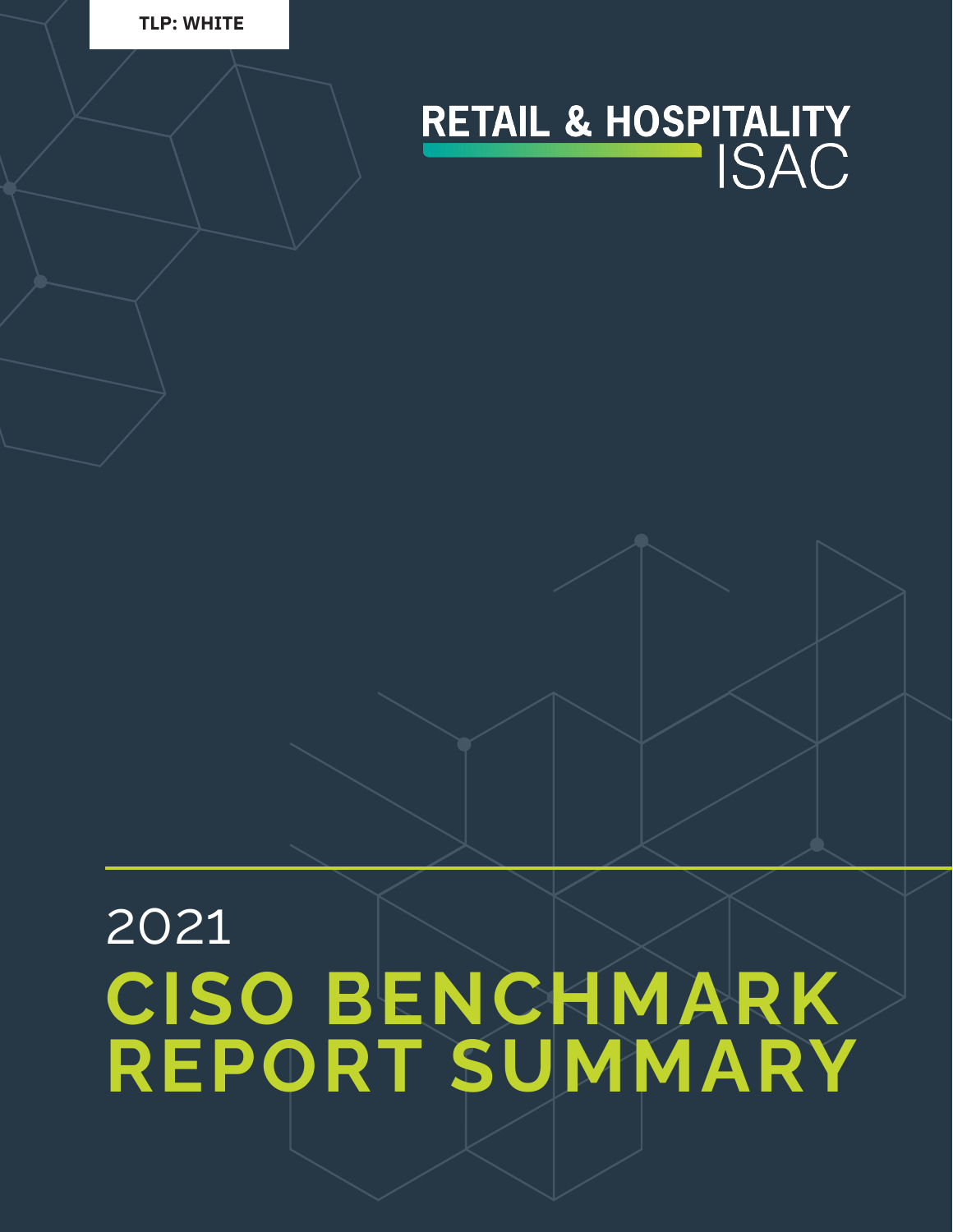#### **Survey Overview**

The RH-ISAC completed is third annual CISO Benchmark Survey in November 2021. It was fielded online between September and November 2021, and generated 93 unique responses.

**This is a redacted version of the report. The full 30-page report is available for RH-ISAC Core Members only.** 

#### **Survey Demographics**

The companies represented in this survey reflect:

**304,000 total locations**



**2.1 million corporate employees**

**\$1.3 trillion in annual sales**

**4.6 million people connecting to the networks**

#### **Participants by Industry Sector**

The classes of trade represented in the 2021 survey are very similar to the 2020 survey, with a big emphasis on retail and food retail, combined at 51%.

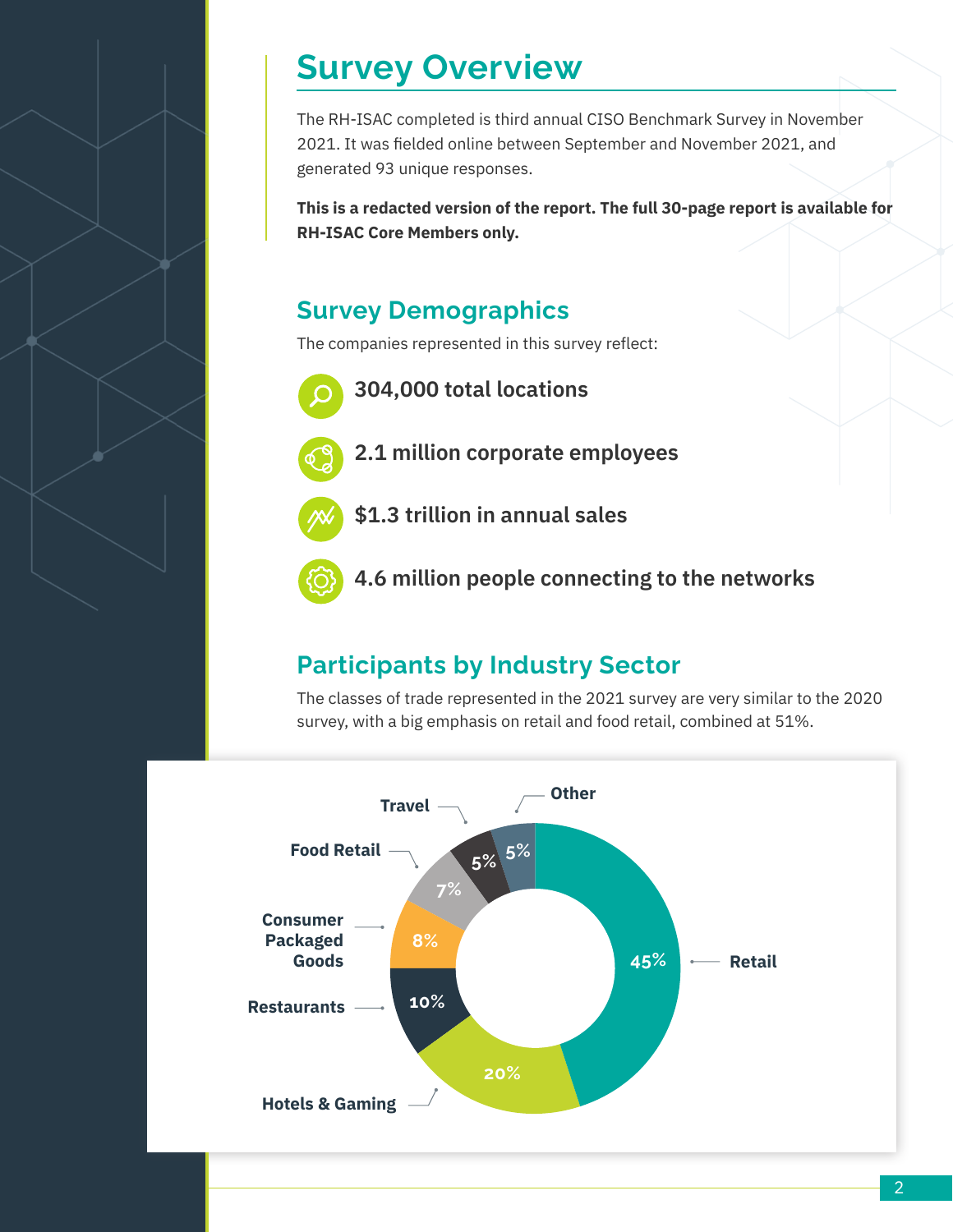## RISKS & **INITIATIVES**

#### **Nearly 25% respondents face risks related to:**

- **Cloud Security:** While providing several advantages, the cloud comes with its own security concerns, and as such, it tops the list of information security risks on CISOs' list this year.
- **Ransomware:** The number of ransomware cases continues to rise and incidents have become more destructive and impactful in both nature and scope, which makes this threat a constant in boardroom discussions and thus a top security risk that cybersecurity leaders face.
- **• Third-Party:** It's no wonder that third-party risk remains a concern for RH-ISAC members when close to 80% report having between 1-2 FTEs devoted to it. Managing and monitoring the numerous interdependencies was difficult enough without the Colonial Pipeline and JBS attack bringing supply chain issues into the fold, as well.
- **Phishing, BEC, and Malware:** These three make up the trifecta of cybersecurity leaders' pain points. According to the Verizon 2021 DBIR, phishing is responsible for the vast majority of breaches, using social engineering and BECs were the second most common form.



**57%**

Application Security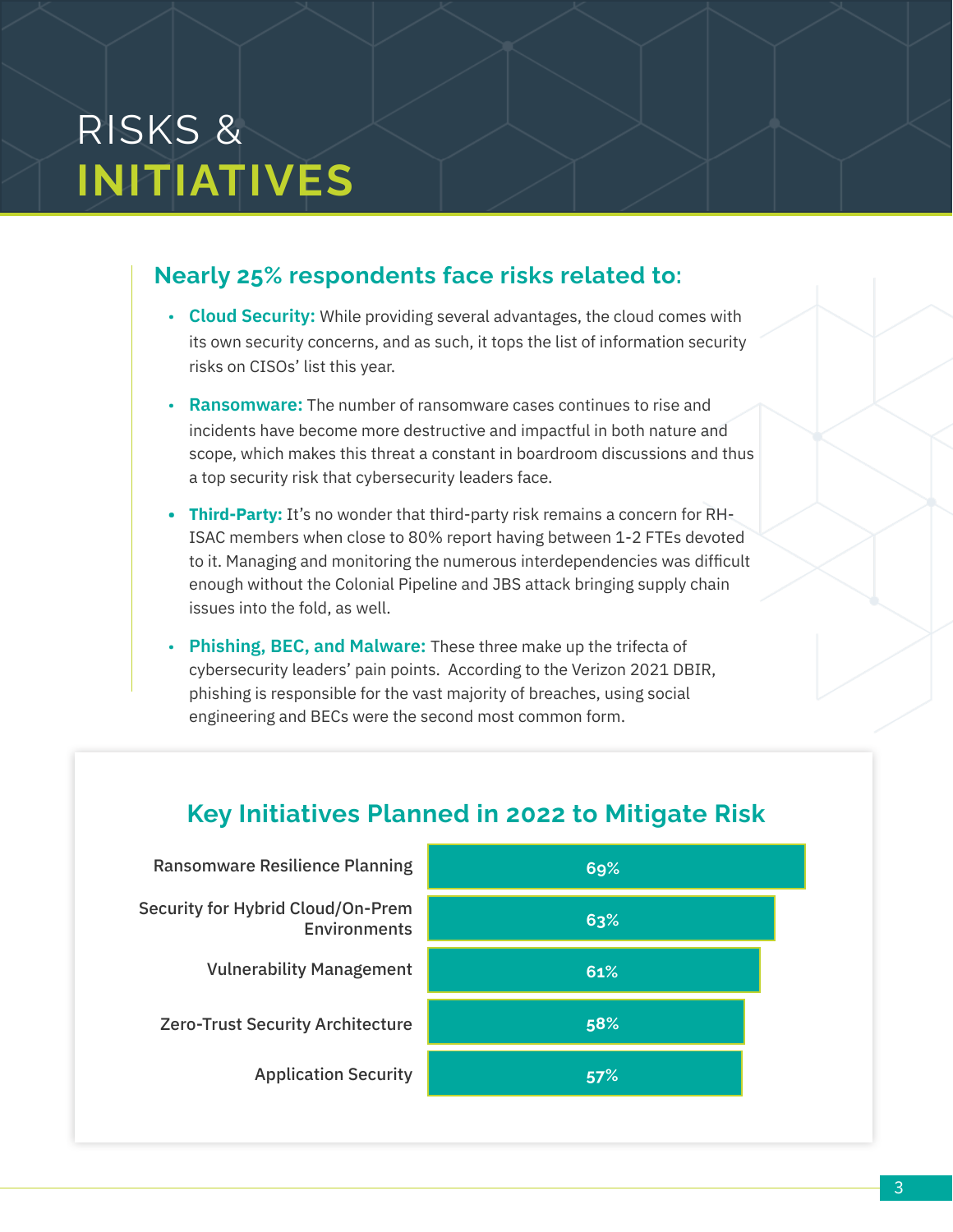### BUDGET & PERSONNEL **TRENDS**



#### **Budget Trends**

- **• 56%** said their 2021 budget was higher than pre-pandemic budgets
- **• 70%** expect their 2022 budget to be higher than the budget in 2021
- **• Only 2%** expect to cut budget in 2022